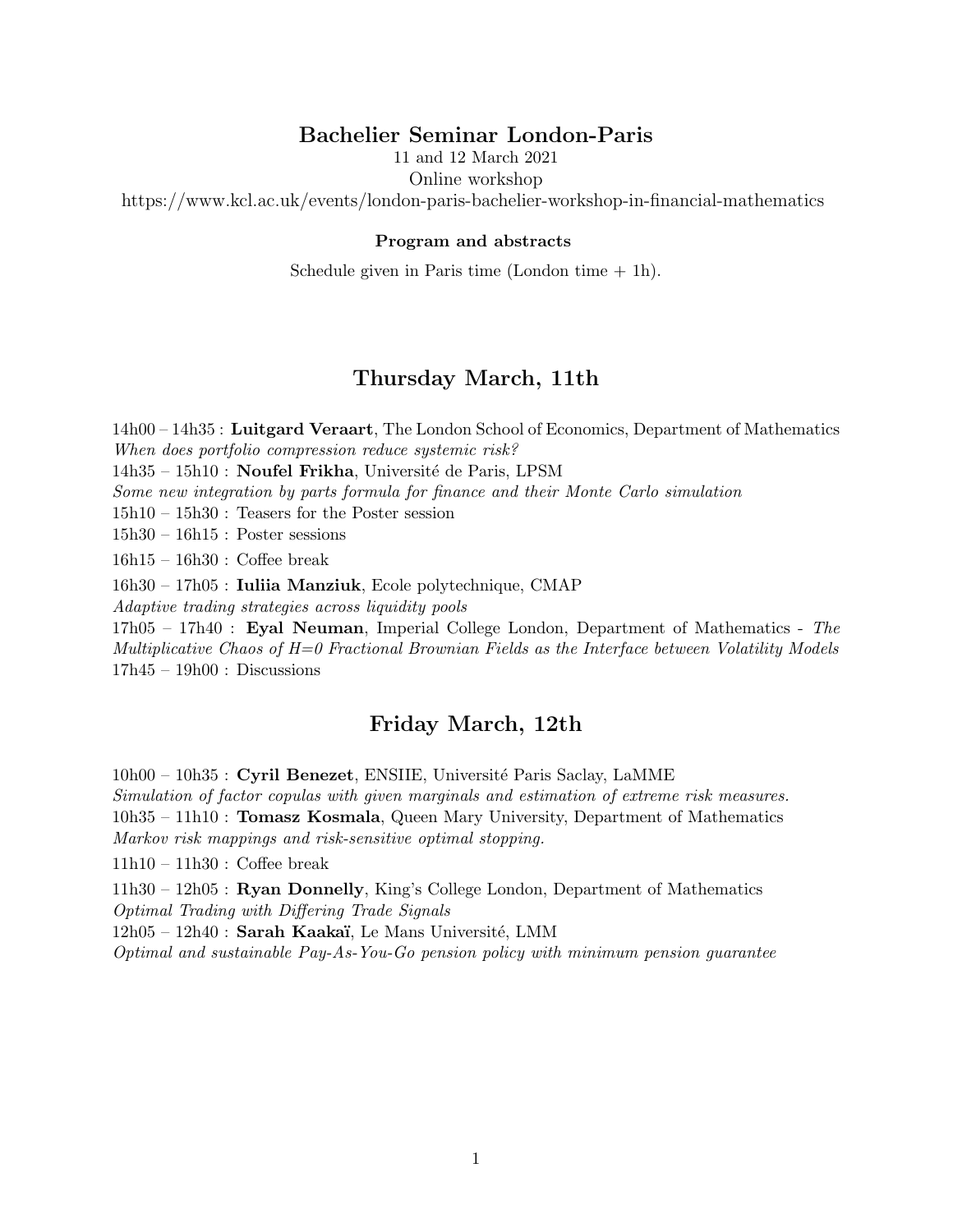# Abstracts

### Cyril BENEZET (ENSIIE, Université Paris Saclay, LaMME)

Simulation of factor copulas with given marginals and estimation of extreme risk measures. **Abstract:** In this work, we are interested in the computation of statistics of the form  $E[g(X)]$ or  $E[g(X)|A]$  for a rare event A, where X is a multidimensional random vector which we cannot directly simulate. In a factor copula with given marginals context, we introduce an algorithm by Markov Chain transform to approximately sample from  $X$  and compute the desired quantity. We give convergence results with convergence rates. Last, we provide an application to extreme risk management, where  $X$  is a vector of assets returns with heavy-tailed marginals. This is a joint work with Emmanuel Gobet and Rodrigo Targino.

## Ryan DONNELLY (King's College London, Department of Mathematics)

## Optimal Trading with Differing Trade Signals.

Abstract: We consider the problem of maximizing portfolio value when an agent has a subjective view on asset value which differs from the traded market price. The agent's trades will have a price impact which affect the price at which the asset is traded. In addition to the agent's trades affecting the market price, the agent may change his view on the asset's value if its difference from the market price persists. We also consider a situation of several agents interacting and trading simultaneously when they have a subjective view on the asset value. Two cases of the subjective views of agents are considered, one in which they all share the same information, and one in which they all have an individual signal correlated with price innovations. To study the large agent problem we take a mean-field game approach which remains tractable. After classifying the mean-field equilibrium we compute the cross-sectional distribution of agents' inventories and the dependence of price distribution on the amount of shared information among the agents.

#### Noufel FRIKHA (Université de Paris, LPSM)

Some new integration by parts formula for finance and their Monte Carlo simulation.

Abstract: In this talk, I will present some new integration by parts (IBP) formulae for the marginal law at a given time maturity of killed diffusions as well as a class of stochastic volatility models with unbounded drift. Relying on a perturbation argument for Markov processes, our formulae are based on a simple Markov chain evolving on a random time grid for which we develop a tailor-made Malliavin calculus. Though such formulae could be further analyzed to study fine properties of the associated densities, our main motivation lies in their numerical approximation. Indeed, we show that an unbiased Monte Carlo path simulation method directly stems from our formulae so that it can be used in order to numerically compute with optimal complexity option prices as well as their sensitivities with respect to the initial values, the so-called Greeks, namely the Delta and Vega, for a large class of non-smooth European payoff. Numerical results are proposed to illustrate the efficiency of the method.

This talk is based on two joint works: with Arturo Kohatsu-Higa (Ritsumeikan university) and Libo Li (New South Wales university) on the one hand, with Junchao Chen (université de Paris) and Houzhi Li (université de Paris) on the other hand.

## Sarah KAAKAI (Le Mans Université, LMM)

Optimal and sustainable Pay-As-You-Go pension policy with minimum pension guarantee. Abstract: Intergenerational solidarity is one of the main pillars of pay-as-you-go (PAYG) pension plans. In (unfunded) PAYG systems, contributions paid by working participants are redistributed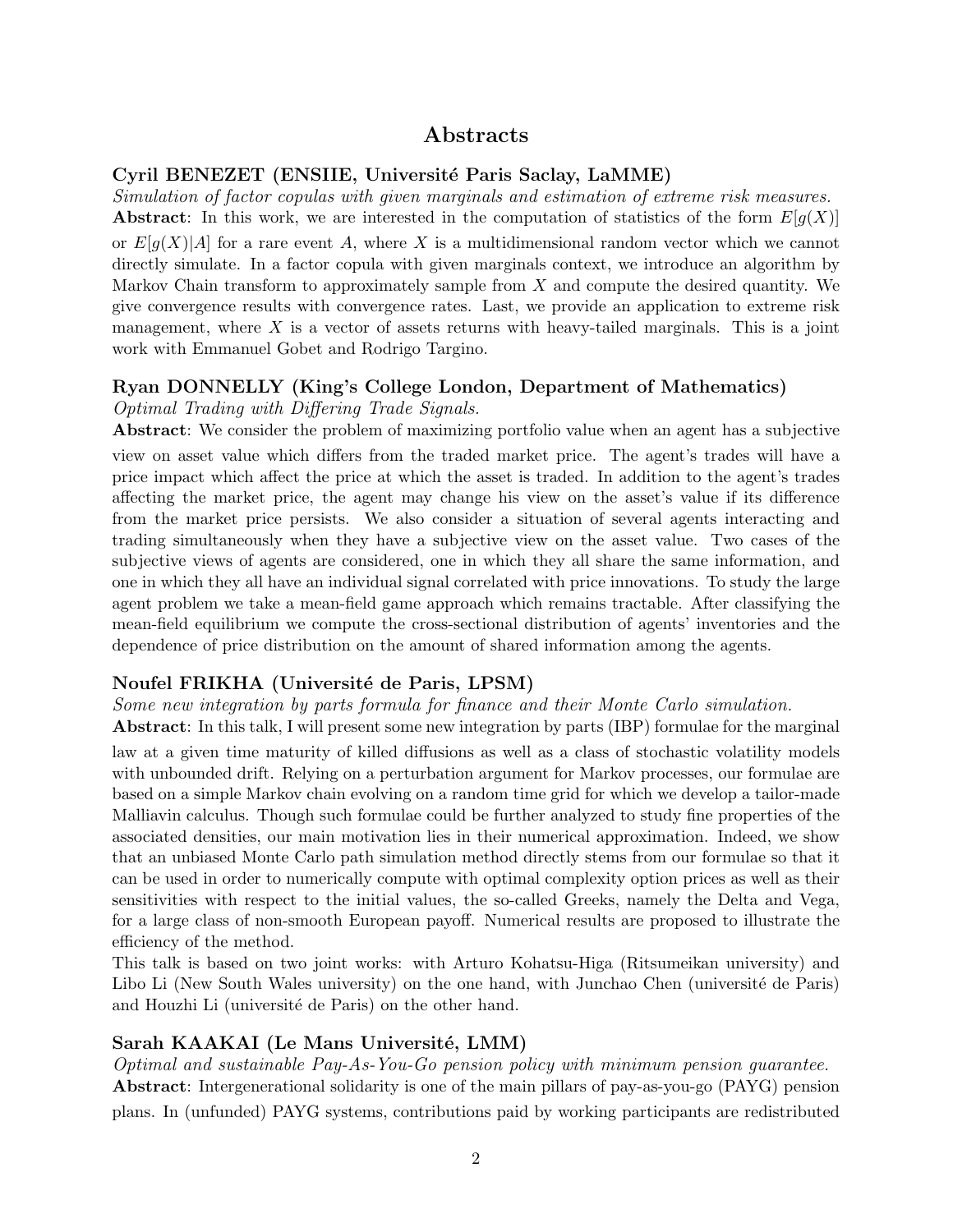to current retirees, inducing risk sharing between generations. However, PAYG systems in ageing countries face serious challenges. In this context, the sustainability of Defined Benefits (DB) PAYG systems has become a key challenge for policymakers, while Defined Contribution (DC) plans have gained momentum in the past years. However, DC pension systems should provide adequate benefits for retirees.

In this paper, we study the optimal pension policy of a PAYG system where defined contributions are combined with a minimum pension guarantee, and the social planner can invest part of the contributions (or borrow) in a buffer fund, operating as a risk-sharing mechanism among generations. We propose and study the existence of an adaptative optimal policy design under sustainability and adequacy constraints.We work within the framework of consistent progressive utilities, which allows us to convey the complexity of the problem, by taking into account key phenomena such as the demographic risk and its evolution over time, the time and age dependence of agents preferences, as well as financial risks. Joint work with Caroline Hillairet and Mohamed Mrad.

## Tomasz KOSMALA (Queen Mary University, Department of Mathematics)

Markov risk mappings and risk-sensitive optimal stopping.

Abstract: We introduce a Markov property for dynamic risk mappings (non-linear expectations) in discrete time. The Markov property has several equivalent formulations, similar to the case of the linear expectation and is satisfied by the standard measures of risk used in practice such as Value at Risk and Average Value at Risk. We analyze the dual representation for convex Markovian risk mappings and give an application to risk-sensitive optimal stopping problems with intermediate costs under model ambiguity.

### Iuliia MANZIUK (Ecole polytechnique, CMAP)

Adaptive trading strategies across liquidity pools.

Abstract: In this work, we provide a flexible framework for optimal trading in an asset listed on different venues. We take into account the dependencies between the imbalance and spread of the venues, and allow for partial execution of limit orders at different limits as well as market orders. We present a Bayesian update of the model parameters to take into account possibly changing market conditions and propose extensions to include short/long trading signals, market impact or hidden liquidity. To solve the stochastic control problem of the trader we apply the finite difference method and also develop a deep reinforcement learning algorithm allowing to consider more complex settings.

## Eyal NEUMAN (Imperial College London, Department of Mathematics)

The Multiplicative Chaos of  $H=0$  Fractional Brownian Fields as the Interface between Volatility Models.

Abstract:We consider a family of fractional Brownian fields  ${B^H}_{H\in(0,1)}$  on  $\mathbb{R}^d$ , where H denotes their Hurst parameter. We first define a rich class of normalizing kernels  $\psi$  such that the covariance of

$$
X^{H}(x) = \Gamma(H)^{\frac{1}{2}} \left( B^{H}(x) - \int_{\mathbb{R}^{d}} B^{H}(u)\psi(u,x)du \right),
$$

converges to the covariance of a log-correlated Gaussian field when  $H \downarrow 0$ .

We then use Berestycki's "good points" approach in order to derive the limiting measure of the so-called multiplicative chaos of the fractional Brownian field

$$
M_{\gamma}^{H}(dx) = e^{\gamma X^{H}(x) - \frac{\gamma^{2}}{2}E[X^{H}(x)^{2}]}dx,
$$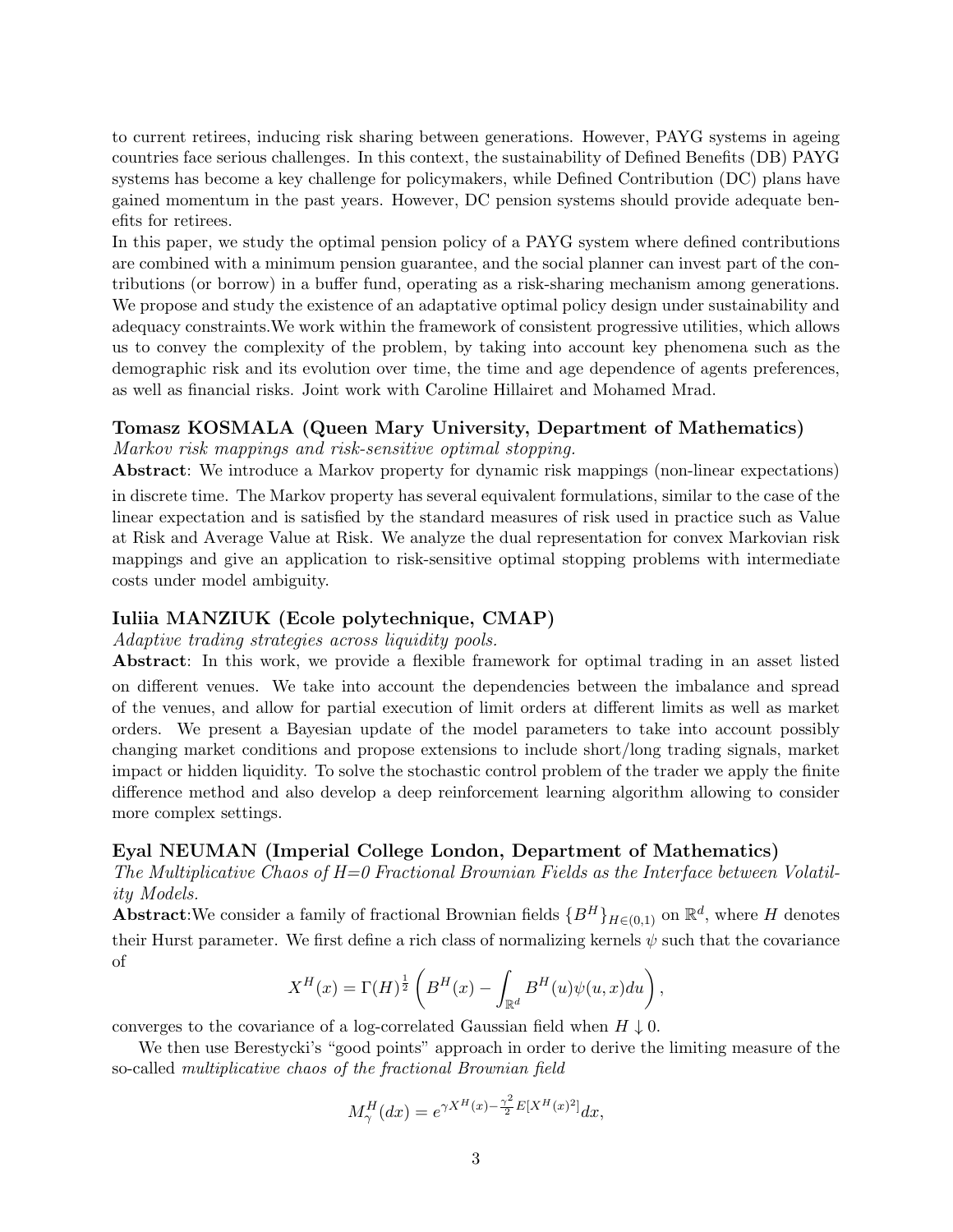as  $H \downarrow 0$  for all  $\gamma \in (0, \gamma^*(d)],$  where  $\gamma^*(d) > \sqrt{\frac{7}{4}}$  $\frac{7}{4}d$ . As a corollary we establish the  $L^2$  convergence of  $M_{\gamma}^H$  over the sets of "good points", where the field  $X^H$  has a typical behaviour. As a by-product of the convergence result, we prove that for log-normal rough volatility models with small Hurst parameter, the volatility process is supported on the sets of "good points" with probability close to 1. Moreover, on these sets the volatility converges in  $L^2$  to the volatility of multifractal random walks. This is a joint work with Paul Hager.

## Luitgard VERAART (London School of Economics, Department of Mathematics)

When does portfolio compression reduce systemic risk?

Abstract: We analyse the consequences of portfolio compression on systemic risk. Portfolio com-

pression is a post-trading netting mechanism that reduces gross positions while keeping net positions unchanged and it is part of the financial legislation in the US (Dodd-Frank Act) and in Europe (European Market Infrastructure Regulation). We derive necessary structural conditions for portfolio compression to be harmful and discuss policy implications. In particular, we show that the potential danger of portfolio compression comes from defaults of firms that conduct portfolio compression. If no defaults occur among those firms that engage in compression, then portfolio compression always reduces systemic risk.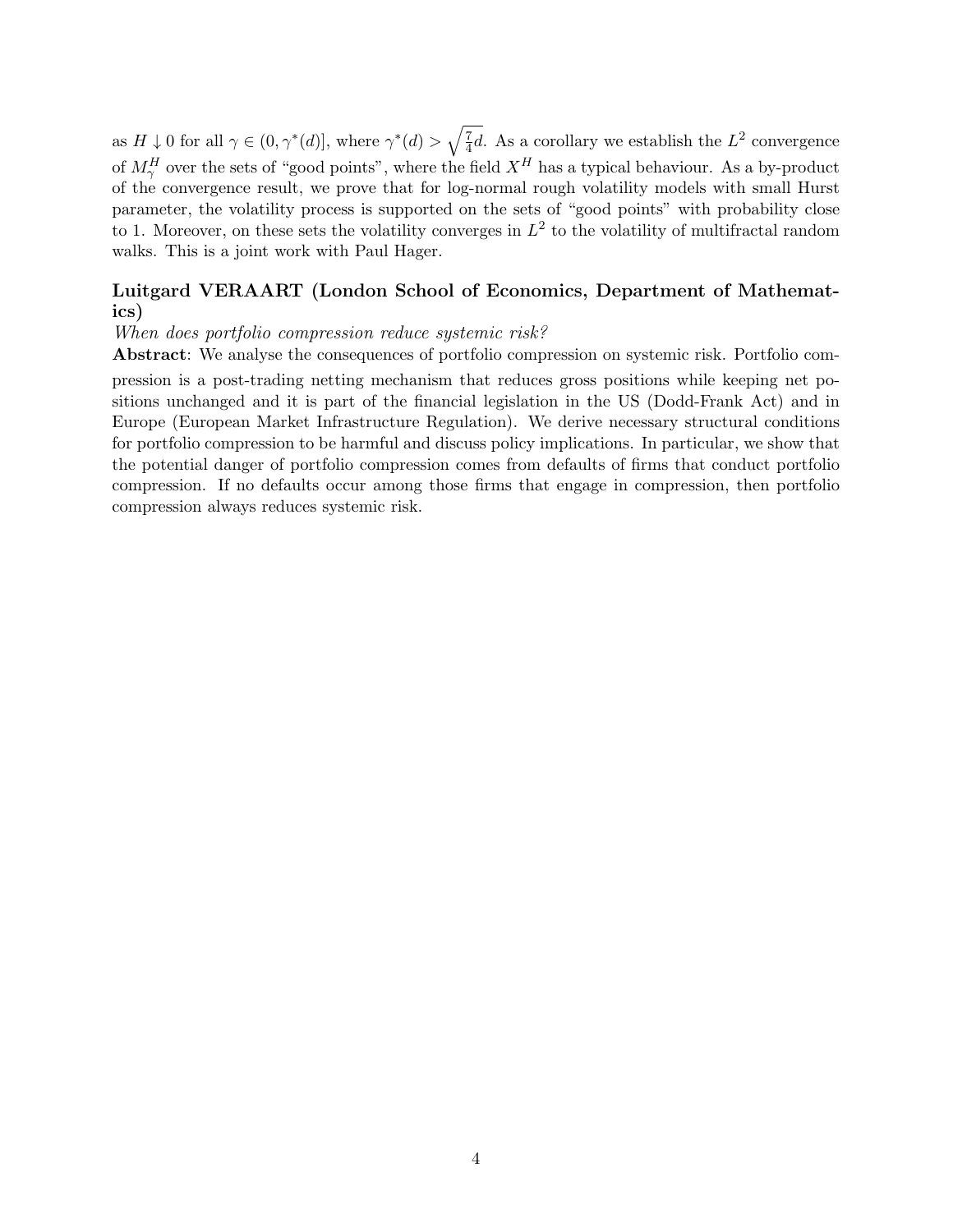## Poster sessions

#### Duc-Thinh VU (Paris Dauphine University, Ceremade)

Consistent Risk Measure on  $L^0$ : NA Condition, Pricing and Dual Representation

Abstract: The NA condition is one of the pillars supporting the classical theory of financial mathematics. We revisit this condition for financial market models where a dynamic risk-measure defined on  $L^0$  is fixed to characterize the family of acceptable wealths that play the role of nonnegative financial positions. We provide in this setting a new version of the fundamental theorem of asset pricing and we deduce a dual characterization of the super-hedging prices of a European option. Moreover, we provide an example where it is possible to obtain a dual representation of the risk-measure on  $L^0$ . This is joint work with Emmanuel Lepinette.

#### Guillaume SZULDA (Université de Paris, LPSM)

Multiple yield curve modelling with CBI processes

Abstract: We develop a modelling framework for multiple yield curves driven by continuousstate branching processes with immigration (CBI processes). Exploiting the self-exciting behavior of CBI jump processes, this approach can reproduce the relevant empirical features of spreads between different interbank rates. In particular, we introduce multi-curve models driven by a flow of tempered alpha-stable CBI processes. Such models are especially parsimonious and tractable, and can generate contagion effects among different spreads. We provide a complete analytical framework, including a detailed study of discounted exponential moments of CBI processes. The proposed approach allows for explicit valuation formulae for all linear interest rate derivatives and semi-closed formulae for non-linear derivatives via Fourier techniques and quantization. We show that a simple specification of the model can be successfully calibrated to market data. This is joint work with Claudio Fontana (University of Padova) and Alessandro Gnoatto (University of Verona).

#### Marcos LEUTSCHER (Ensae Paris, CREST)

Control and optimal stopping Mean Field Games: a linear programming approach

Abstract: We develop the linear programming approach to mean-field games in a general setting. This relaxed control approach allows to prove existence results under weak assumptions, and lends itself well to numerical implementation. We consider mean-field game problems where the representative agent chooses both the optimal control and the optimal time to exit the game, where the instantaneous reward function and the coefficients of the state process may depend on the distribution of the other agents. Furthermore, we establish the equivalence between mean-field games equilibria obtained by the linear programming approach and the ones obtained via the controlled/stopped martingale approach, another relaxation method used in a few previous papers in the case when there is only control. This is joint work with Roxana Dumitrescu (Kings College London) and Peter Tankov (Institut Polytechnique de Paris).

## Florian BOURGEY (Ecole polytechnique, CMAP)

Weak approximations and VIX option prices expansions in rough forward variances models Abstract: We provide approximation formulas for VIX derivatives in forward variance models, with particular emphasis on the family of so-called Bergomi models: the rough Bergomi model of Bayer, Friz, and Gatheral (2016), and an enhanced version that can generate realistic positive skew for VIX smiles - introduced simultaneously by De Marco (2018) and Guyon (2018) mimicking the ideas of Bergomi (2008), that we refer to as 'mixed rough Bergomi model'. Following the methodology of Gobet and Miri (2014), we derive weak approximations for the VIX random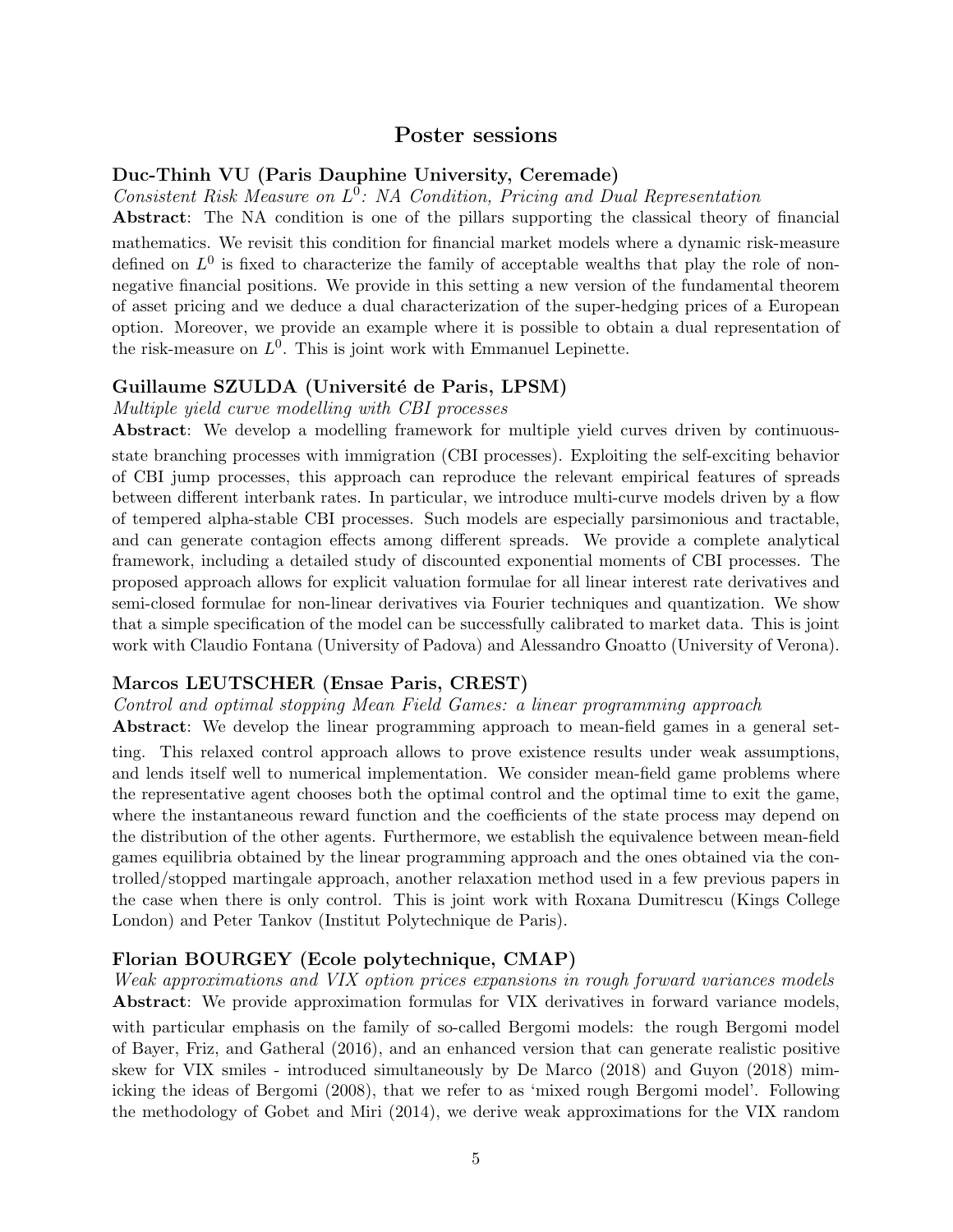variable, expressed as a combination of lognormal proxies, leading to option price approximations under the form of explicit combinations of Black–Scholes prices and greeks. We stress that our approach does not rely on small-time asymptotics and can, therefore, be applied to any option maturity. Our results are illustrated by several numerical experiments and calibrations to VIX market data. This is joint work with Stefano De Marco (Ecole Polytechnique) and Emmanuel Gobet (Ecole Polytechnique).

## Tim KING (King's College London, Department of Mathematics)

### Curved Schemes for SDEs on Manifolds

**Abstract:** Given a stochastic differential equation (SDE) in  $\mathbb{R}^n$  whose solution is constrained to lie in some manifold  $M \subset \mathbb{R}^n$ , we propose a class of numerical schemes for the SDE whose iterates remain close to  $M$  to high order. Our schemes are geometrically invariant, and can be chosen to give perfect solutions for any SDE which is diffeomorphic to n-dimensional Brownian motion. Unlike projection-based methods, our schemes may be implemented without explicit knowledge of M. Our approach does not require simulating any iterated Itô interals beyond those needed to implement the Euler-Maryuama scheme. We state a result on the convergence of the scheme, and give some experiments showing that the schemes perform well in practice; these include the stochastic Duffing oscillator, the stochastic Kepler problem, and also an application to Markov chain Monte Carlo. This is joint work with John Armstrong (King's College London).

## Andrei IONESCU (King's College London, Department of Mathematics)

Pathwise robust gamma hedging using reduced rough paths

Abstract: We derive a fundamental theorem of derivative trading in the framework of rough paths.

We show that, given market option prices are well approximated by the trader's model, they can robustly hedge European options path wise. We show that the classical continuous delta hedging strategy is a perfect and robust hedge but that its financial interpretation breaks down path wise. Instead, we show that continuous gamma hedging is the perfect, robust hedge in a path wise sense. This is joint work with John Armstrong (King's College London).

## Zexin WANG (Imperial College London, Department of Mathematics)

Optimal Liquidation with Hidden Orders under Self-Exciting Market Order Dynamics

Abstract: We develop an optimal execution strategy for an agent seeking to liquidate her position within a fixed time horizon using both hidden and limit orders in a lit pool. We formulate the execution task in a continuous-time framework with inhomogeneous point process for market order arrivals. Under a reduced simple case where arrivals follow homogeneous Poisson process, we derive a quasi-closed-form solution. We show in this case there is a cutoff time, before which the agent should enter a pure-hidden-order phase, and switch into a mixed-orders phase until termination. On the other hand, when arrivals follow Hawkes process, numerical solution is derived with feedback controls. We show in the case with self-exciting orders, that there is a cutoff surface determined by market condition and agents time pressure, based on which the agent continuously monitors the real-time market activity and changes her strategies. In particular, the optimal hidden order size increases with the time pressure of agent under the pure-hidden-order phase, and decreases with time pressure under the mixed-orders phase, whereas the sum of limit and hidden order always increases with time pressure. We show how the execution strategies perform when comparing with pure limit order strategy in simulations. It suggests that taking into account hidden orders significantly reduces liquidation cost. Real data analysis shows that the mixed order strategy achieves a 9.3% reduction in execution cost when adopting the self-exciting assumption for the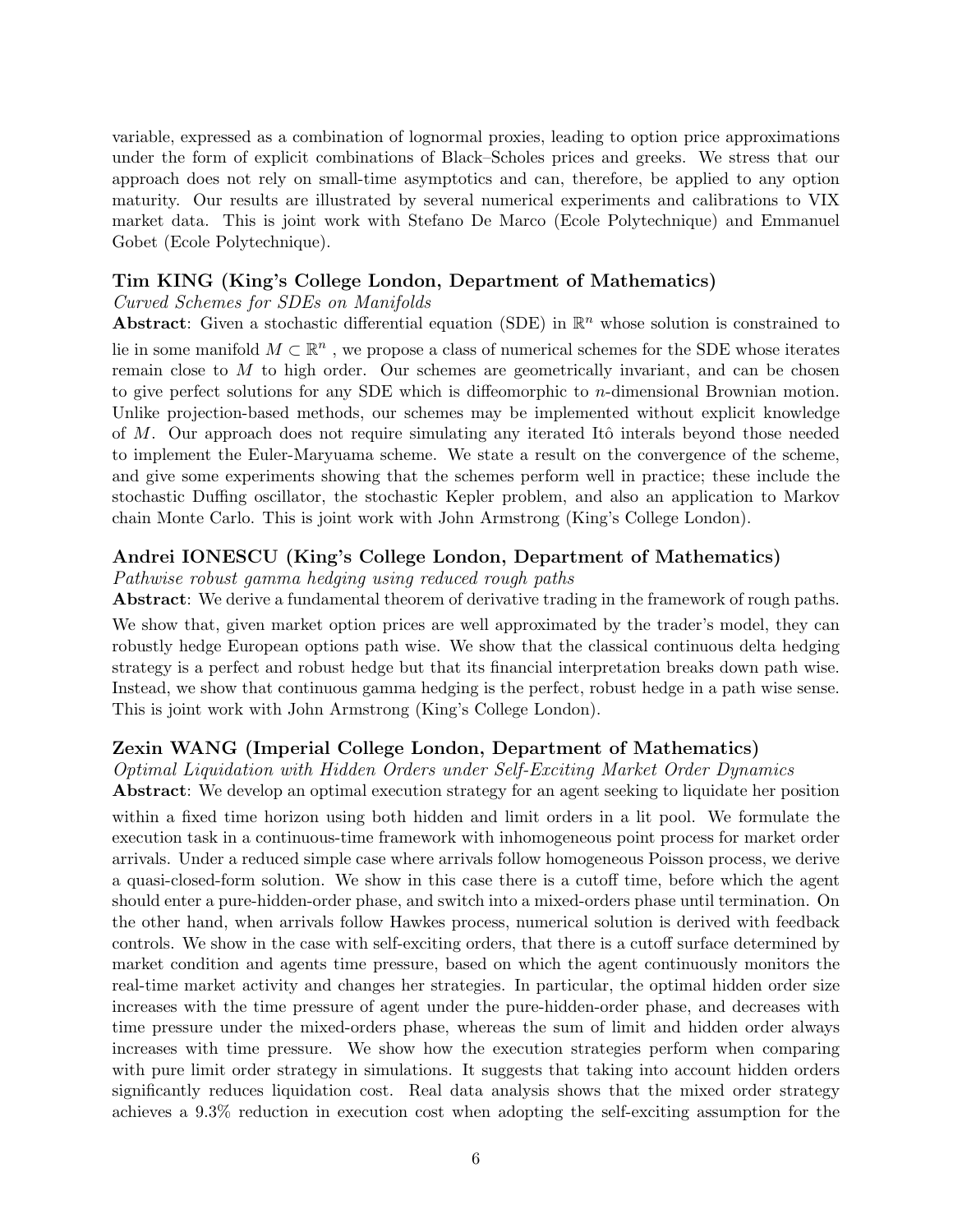market order arrivals. We attribute the improvement over alternatives to the optimal mix of hidden and limit orders, which earns the spread, increases the total liquidity provision in the market, keeping the agents liquidation schedule on target. This is joint work with Ying Chen (National University of Singapore), Ge Zhang (NUS Graduate School for Integrative Sciences and Engineering and National University of Singapore) and Chao Zhou (City University of Hong Kong).

## Maxime GRANGEREAU (CMAP Ecole polytechnique and EDF R&D)

Federated stochastic control of numerous heterogeneous energy storage systems

Abstract: We propose a stochastic control problem to manage cooperatively heterogeneous Ther-

mostatically Controlled Loads (TCLs) to promote power balance in electricity networks. We develop a method to solve this problem with a decentralized architecture, in order to respect privacy of individual users and to reduce both the telecommunications and the computational burden compared to the setting of an omniscient central planner. This paradigm is called federated learning in the machine learning community, hence the name federated stochastic control problem. The optimality conditions are expressed in the form of a high-dimensional Forward-Backward Stochastic Differential Equation (FBSDE), which is decomposed into smaller FBSDEs, which fully characterize the equilibrium of a stochastic differential game. In this game, a coordinator (the leader) aims at controlling the aggregate behavior of the population, by sending appropriate signals, and agents (the followers) respond to this signal by optimizing their storage system locally. A mean-field-type approximation is proposed to circumvent telecommunication constraints and privacy issues. Convergence results and error bounds depending on the size of the population are obtained for this approximation. Numerical experiments show the interest of the control scheme and to exhibit the convergence of the approximation. An implementation which answers practical industrial challenges to deploy such a scheme is developed. This is joint work with Emmanuel Gobet (CMAP Ecole polytechnique).

## Laura TINSI (EDF Lab and CREST ENSAE Paris)

## Sequential decision making with probabilistic forecasts

Abstract: We consider a sequential decision making process (trading, investment, production scheduling etc.) whose outcome depends on the realization of a random factor, such as a meteorological variable. We assume that the decision maker disposes of a probabilistic forecast (predictive distribution) of the random factor, which is regularly updated. We propose several stochastic models for the evolution of the probabilistic forecast, and show how these models may be estimated from the historical forecast data. We then show how this stochastic model can be used to determine optimal decision making strategies depending on the forecast updates. Applications to wind energy trading are given. This is joint work with Peter Tankov (CREST ENSAE IPP).

## Zacharia ISSA (King's College London, Department of Mathematics)

An Optimal Transport Approach to Market Regime Clustering

Abstract: The problem of rapid and automated detection of distinct market regimes is a topic of great interest to financial mathematicians and practitioners alike. In this paper, we outline an unsupervised learning algorithm clusters a given time-series - corresponding to an asset or index into a suitable number of temporal segments (market regimes).

In particular, we develop an algorithm for this purpose, that permits to automate the process of identification of market regimes on the space of multivariate probability measures with finite pth moment. This method - the principle of which is inspired by the well-known k-means algorithm - clusters said segments on the space of probability measures with finite  $p<sup>th</sup>$  moment. On this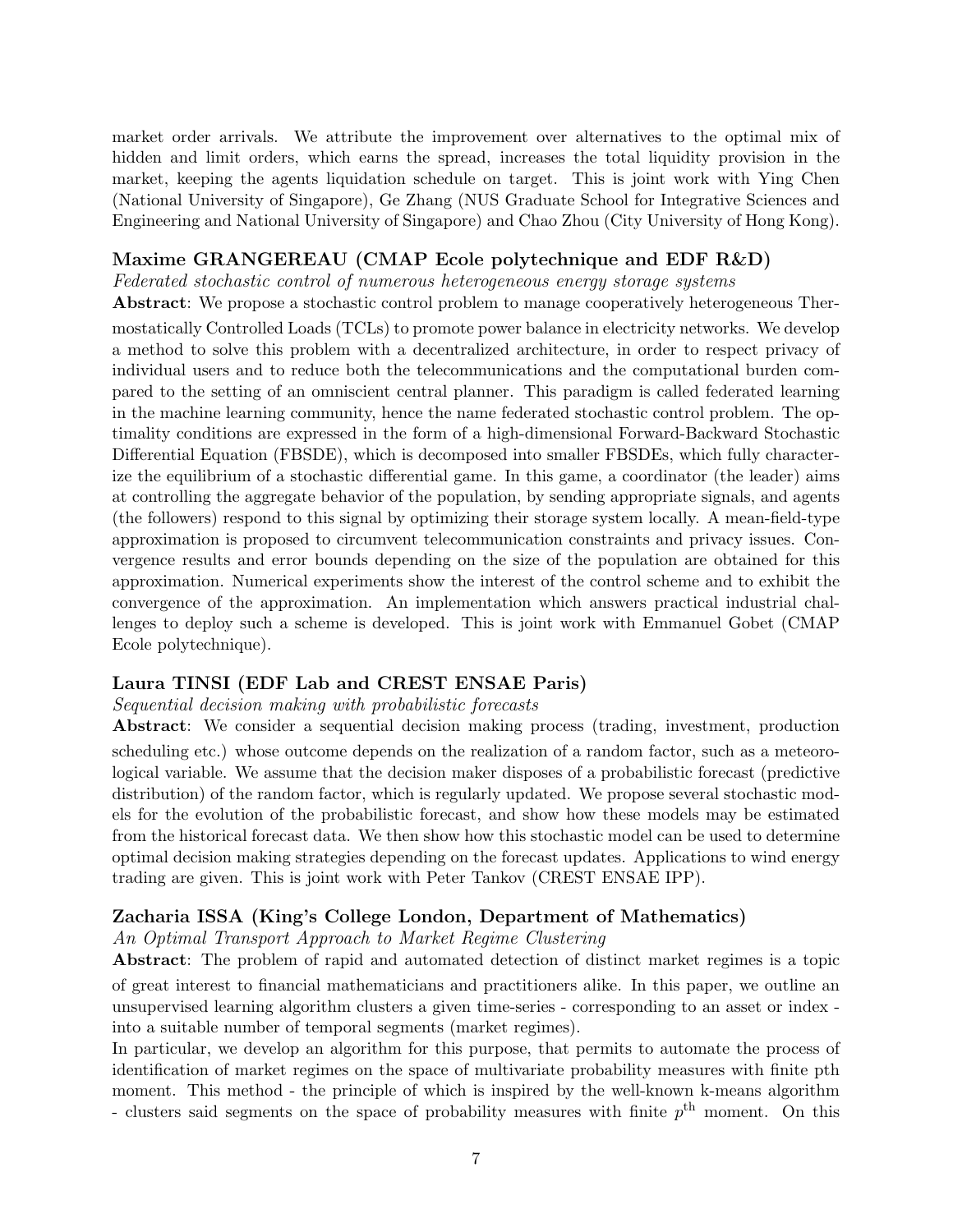space, our choice of metric is the  $p$ -Wasserstein distance. We compare our Wasserstein-kmeans approach with a more traditional implementation of the k-means algorithm by generating clusters in Euclidean space via the first N raw moments of each log-return segment instead (moment-kmeans).

We compare the two approaches initially on real data and validate the performance of either algorithm by studying the maximum mean discrepancy between, and within, clusters. In both cases it is shown that the Wasserstein-k-means algorithm vastly outperforms the moment-based approach. We also test both algorithms on synthetic data, and in particular study how close the centroids obtained from either algorithm are to the true distributions associated to each regime. Here, we see that the Wasserstein-k-means algorithm performs well, even in the case where true distributions are not Gaussian. This is joint work with Blanka Horvath (Kings College London, Imperial College London, Alan Turing Institute) and Aitor Muguruza (Imperial College London, Kaiju Capital Management).

## Zineb El FILALI ECH-CHAFIQ (Université Grenoble Alpes, CNRS and Quantitative Analyst at Natixis)

Automatic Control Variates for option pricing using Neural Networks

Abstract: Many pricing problems boil down to the computation of a high-dimensional integral, which is usually estimated using Monte Carlo. In fact, the accuracy of a Monte Carlo estimator with M simulations is given by  $\sigma\sqrt{M}$ . Meaning that its convergence is immune to the dimension of the problem. However, this convergence can be relatively slow depending on the variance  $\sigma$  of the function to be integrated. To resolve such a problem, one would perform some variance reduction techniques such as importance sampling, stratification, or control variates. In this paper, we will study two approaches for improving the convergence of Monte Carlo using Neural Networks. The first approach relies on the fact that many high-dimensional financial problems are of low effective dimensions. We expose a method to reduce the dimension of such problems in order to keep only the necessary variables. The integration can then be done using fast numerical integration techniques such as Gaussian quadrature. The second approach consists in building an automatic control variate using neural networks. We learn the function to be integrated (which incorporates the diffusion model plus the payoff function) in order to build a network that is highly correlated to it. As the network that we use can be integrated exactly, we can use it as a control variate. This is joint work with Jérôme Lelong (Université Grenoble Alpes, CNRS) and Adil Reghai (Head of Quantitative Research, Equity and Commodity Markets, Natixis).

## Ofelia BONESINI (University of Padova, Dipartimento Di Matematica)

Functional Quantization of rough volatility and applications to the VIX

Abstract: We develop here a product functional quantization of rough volatility. Because the optimal quantizers can be computed offline, this new technique, built on the insightful works by Luschgy and Pagès [Luschgy, H. and Pagès, G. (2002): Functional quantization of Gaussian processes, Journal of Functional Analysis, 196, pp. 486-531.; Luschgy, H. and Pagès, G. (2007): High-resolution product quantization for Gaussian processes under sup-norm distortion, Bernoulli, 13(3), pp. 653-671; Pagès, G. (2007): Quadratic optimal functional quantization of stochastic processes and numerical applications, Monte Carlo and Quasi-Monte Carlo Methods 2006, Springer.], becomes a strong competitor in the new arena of numerical tools for rough volatility. We concentrate our numerical analysis to pricing VIX futures in the rough Bergomi model [Bayer, C.; Friz, P.K. and Gatheral, J. (2016): Pricing under rough volatility, Quantitative Finance, 16(6), pp. 887-904.] and compare our results to other benchmarks recently suggested. This is joint work with